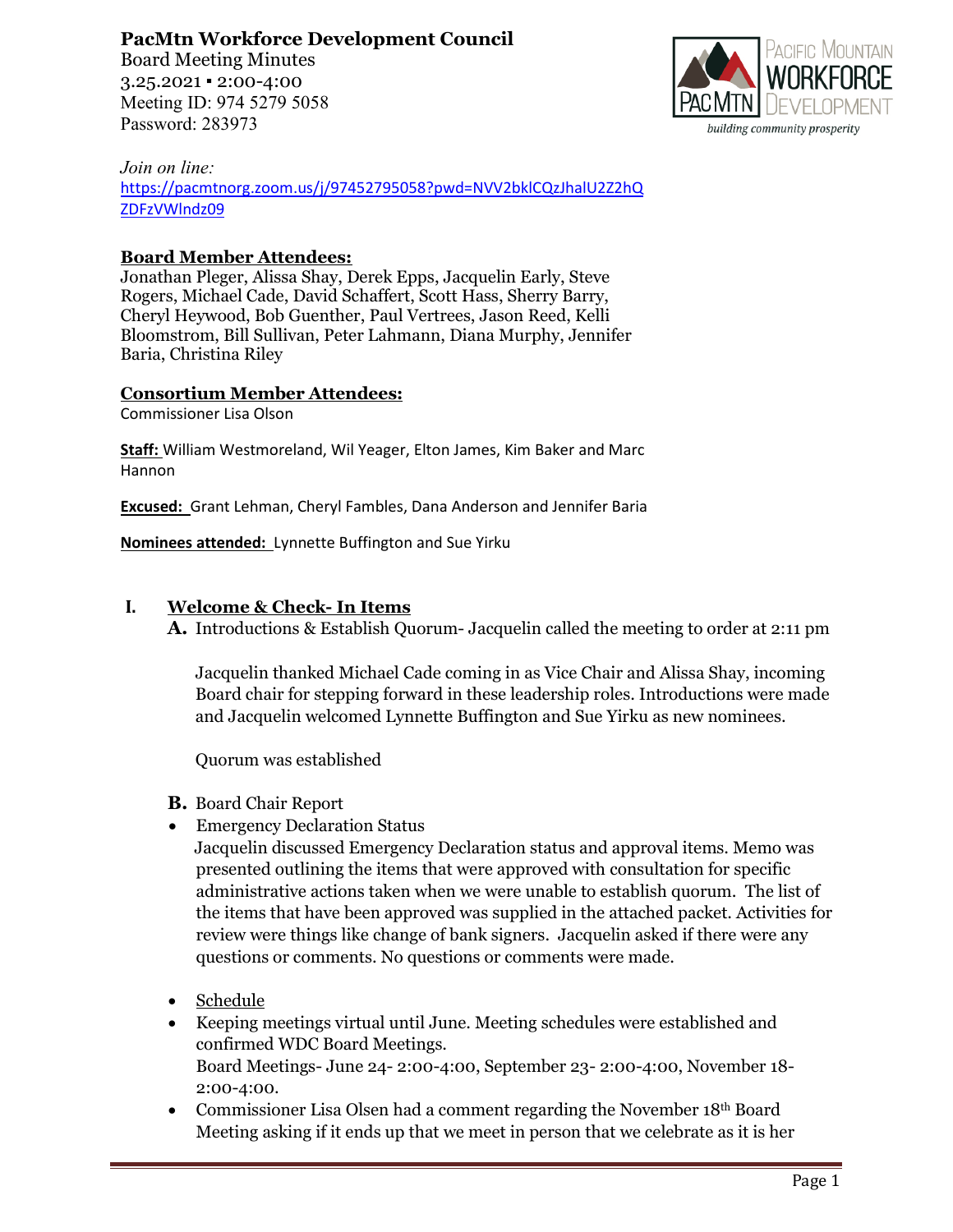birthday.

- Report on the WA Workforce Association convening of board chairs and chief local elected officials. 9 CEO's and 9 elected officials attend along with 6 board chairs.
- **C.** CEO Report
- Included into packet and asked if any questions that you reach out to Cheryl directly.
- Reminded the Board of the CEO succession plan and finding replacement for Cheryl
	- 1. As a Board have a defined vision on what kind of leader the Board is looking for
	- 2. Agree on what our job description should reflect so message is clear on the vision what Pac Mtn. should look like.

# **II. Action: Consent Agenda**

The Consent Agenda is a SINGLE item for Board consideration that encompasses items the Board would typically approve with little comment. Procedural items such as approval of Minutes, or other legal or housekeeping items are appropriate for a Consent Agenda. There can be explanation of items, but there is no discussion of the Consent Agenda. If discussion is warranted or requested ANY item can be immediately removed and placed on the regular Agenda for full board discussion.

Action Item: Action item added as there is November 2020 minutes that still needed approved.

Motion to Approve November 2020 which included June 2020 minutes-Motion to approve from Lisa Olsen and Cheryl Heywood second the motion. **Motion carries**.

# **Strategic Discussions**

- **A.** COVID-19 Update
	- Wil reported on the Emergency Declaration memo (attached) list of actions that were took and signed off. Included; PY20 final budget, change of bank signers, extension of the Declaration, extension of IFA/MOU, and Collaborative Agreement.
- **B.** WIOA Procurement Updates
	- William reported just finished up procurement process for WIOA Business Services and we awarded the renewal of Thurston County Chamber of Commerce. The window of appeal is open and contract negotiations will begin in the first week of April.

# **III. Committee & Task Force Updates** (Task Force Leads)

- **A.** One Stop Committee
	- Cheryl Heywood reported that this committee will be meeting next Thursday  $4/1$
- **B.** Targeted Populations Committee
	- Jonathan Pleger reported that this committee will regroup on April 14th
- **C.** Adult Basic Education and Literacy (ABEL)
	- Kellie Bloomstrom reported that they will revisit on April 20<sup>th</sup>.
- **D.** Business and Sector Engagement (BaSE)
	- No report out
- **E.** One- Stop Operator (The Collaborative) Report
	- David Schaffert talked about the One Stop Operator procurement that will be coming up and spoke to the memo in the packet (attatched).

# **IV. Good of the Order & Announcements**

• Cheryl Heywood announced the change from Lynda.com to Linked in Learning. On April 1st access to Library's will be open with limited access. Library at the Capital Mall to open on June 1<sup>st</sup> 2021. There is some remodeling being done at some library locations and mobile Library's for rural areas.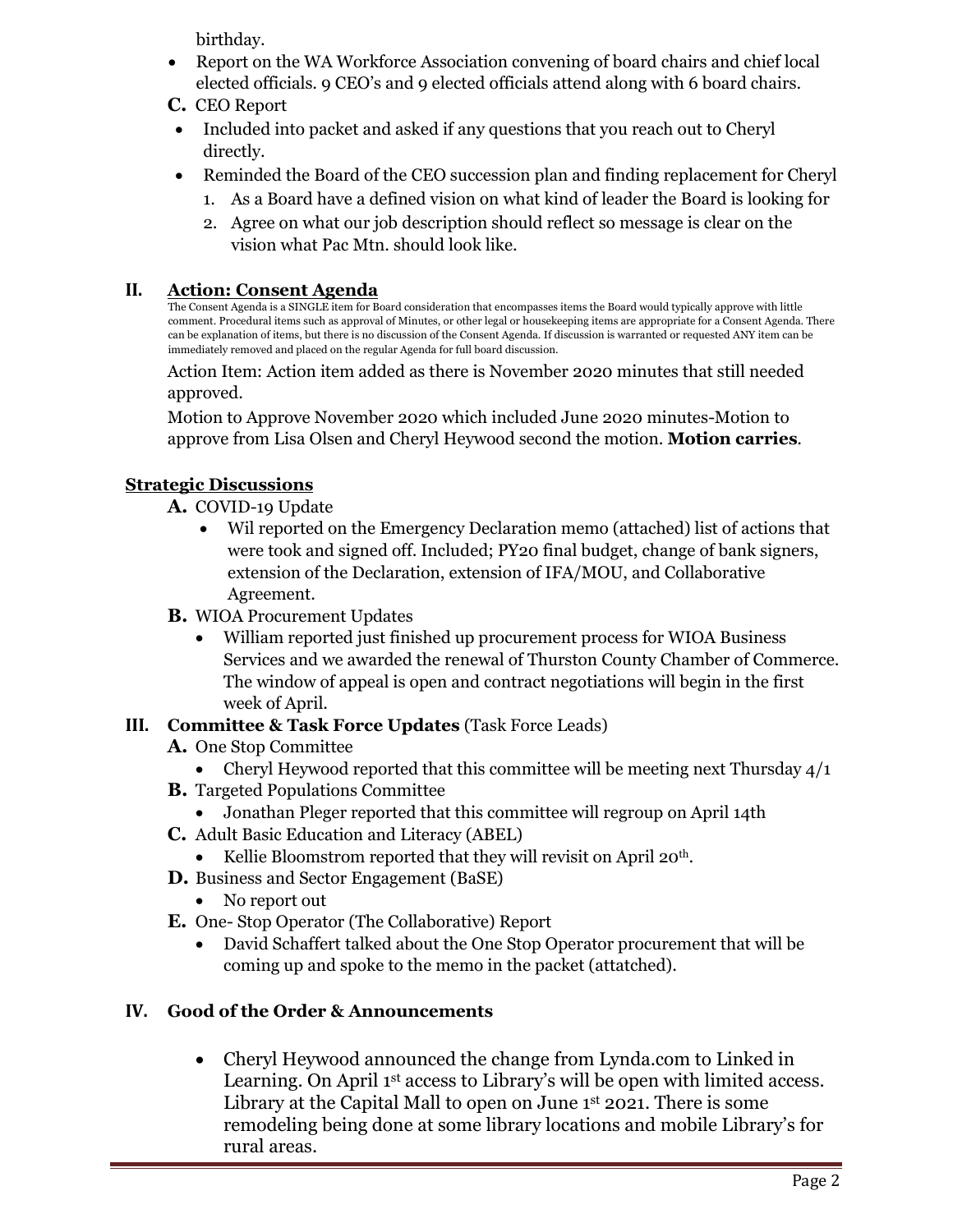- Bob Gunther a new children's museum in Lewis County. A new Cyber Security program –Registered Apprentice program.
- Wil reminded everyone the request for members to attend exit conference with the State Auditor's Office on March 30<sup>th</sup> at 8:30.

**Meeting adjourned at 3:01 pm. Submitted by Kim Baker, Administrative Assistant**

| <b>Name</b>                              | <b>Business/Organization</b>                        | <b>Representation</b>                        |
|------------------------------------------|-----------------------------------------------------|----------------------------------------------|
| <b>Richard DeBolt</b><br>1.<br>(nominee) | Lewis County EDC                                    | <b>Business: Economic Development</b>        |
| Jonathan Pleger<br>2.                    | Morningside                                         | CBO/Serves Disabled Populations              |
| Alissa Shay<br>3.                        | Port of Grays Harbor                                | <b>Business: Logistics Cross Sector</b>      |
| Lynnette Buffington<br>4.<br>(nominee)   | <b>Greater Grays Harbor</b>                         | <b>Business: Economic Development</b>        |
| Derek Epps<br>5.                         | <b>Mason County</b>                                 | <b>Business: Seattle Shellfish</b>           |
| Jacquelin Earley<br>6.                   | Sierra Pacific                                      | <b>Business: Wood Products Manufacturing</b> |
| <b>Steve Rogers</b><br>7.                | Pacific County Historical Society &<br>Museum       | <b>Business: Tourism &amp; Recreation</b>    |
| Sue Yirku (nominee)<br>8.                | Pacific County                                      | <b>Business: Economic Development</b>        |
| Michael Cade<br>$Q_{\star}$              | <b>Thurston County EDC</b>                          | <b>Business: Economic Development</b>        |
| 10. David Schaffert                      | <b>Thurston County Chamber</b>                      | <b>Business: Private Sector Enterprise</b>   |
| 11. Scott Haas                           | <b>Employment Security Dept.</b>                    | Wagner-Peyser Employment Service             |
| 12. Sherry Barry                         | Twin Harbors Labor Council                          | Labor Organization                           |
| 13. Cheryl Heywood                       | <b>Timberland Regional Library</b>                  | <b>CBO/Serves All Populations</b>            |
| 14. Vacant                               | <b>Grays Harbor College</b>                         | <b>Post-Secondary Higher Education</b>       |
| 15. Dr. Dana Anderson                    | Educational School District #113                    | K-12 Education                               |
| 16. Bob Guenther                         | Thurston, Lewis, Mason Counties Labor<br>Council    | Organized Labor                              |
| 17. Paul Vertrees                        | DSHS/DVR                                            | <b>Vocational Rehab</b>                      |
| 18. Jason Reed                           | <b>DSHS/Community Services</b>                      | <b>TANF-DSHS</b>                             |
| 19. Kelli Bloomstrom                     | Centralia College                                   | ABE: Regional                                |
| 20. Grant Lehman                         | Jack's Country Store                                | <b>Business: Private Sector Enterprise</b>   |
| 21. Angela White<br>(nominee)            | <b>Thurston County</b>                              | <b>Business: Construction Trades</b>         |
| 22. Bill Sullivan                        | <b>Education Technology Solutions</b><br>Consultant | <b>Business: Private Business</b>            |
| 23. Peter Lahmann                        | Port of Centralia Port Commissioner                 | <b>Business: Economic Development</b>        |
| 24. Diana Murphy                         | <b>Intermountain Staffing</b>                       | <b>Business: Staffing</b>                    |
| 25. Jennifer Baria                       | <b>Mason County EDC</b>                             | <b>Business: Economic Development</b>        |
| 26. Christina Riley                      | <b>Construction Marketing Rep</b>                   | Labor-Apprenticeship                         |

### **2020-2021 WDC Members**

#### **Workforce Development Speak (Commonly Used Acronyms)**

| <b>ABE</b>                        | <b>Adult Basic Education</b>            | <b>IFA</b>   | <b>Infrastructure Funding Agreement</b> |
|-----------------------------------|-----------------------------------------|--------------|-----------------------------------------|
| <b>CBO</b>                        | <b>Community Based Organizations</b>    | <b>ITA</b>   | <b>Individual Training Account</b>      |
| $\mathbf{C}$ J                    | Community Jobs                          |              | Memorandum of Understanding             |
| <b>CLEO</b>                       | Chief Local Elected Official            | <b>MyJOB</b> | My Journey Out Beyond                   |
| <b>CSO</b>                        | <b>Community Service Offices</b>        | OJT          | On the Job Training                     |
| Department of Labor<br><b>DOL</b> |                                         | <b>OURR</b>  | Opioid Use Reduction & Recovery         |
| <b>DSHS</b>                       | Department of Social of Health Services | <b>TAA</b>   | The Trade Adjustment Assistance         |